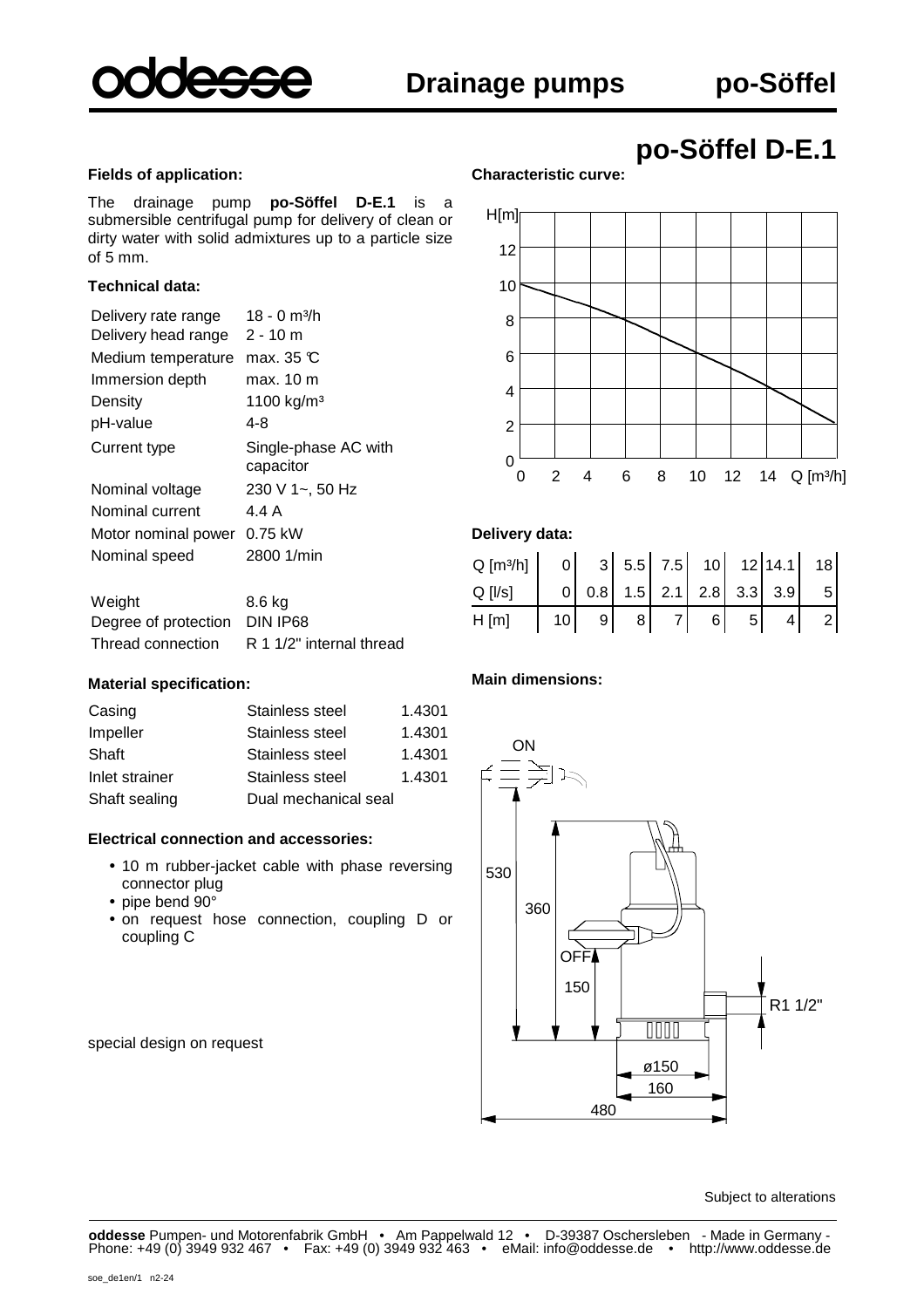

## **po-Söffel D-E.2**

#### **Fields of application:**

The drainage pump **po-Söffel D-E.2** is a submersible centrifugal pump for delivery of clean or dirty water with solid admixtures up to a particle size of 10 mm.

#### **Technical data:**

| Delivery rate range<br>Delivery head range | 17 - 0 m <sup>3</sup> /h<br>0 - 13 m                |
|--------------------------------------------|-----------------------------------------------------|
| Medium temperature                         | max. $50 °C$                                        |
| Immersion depth                            | max. 10 m                                           |
| Density                                    | 1100 kg/m <sup>3</sup>                              |
| pH-value                                   | $4 - 8$                                             |
| Current type                               | Single-phase AC with<br>capacitor<br>three-phase AC |
| Nominal voltage                            | 230 V 1~ / 400 V 3~, 50 Hz                          |
| Nominal current                            | $4.9$ A $/$ 2.0 A                                   |
| Motor nominal power 0.75 kW                |                                                     |
| Nominal speed                              | 2800 1/min                                          |
|                                            |                                                     |

| Weight                        | 12 ka                    |
|-------------------------------|--------------------------|
| Degree of protection DIN IP68 |                          |
| Thread connection             | R 1 1/2" internal thread |

#### **Material specification:**

| Casing         | Stainless steel      | 1.4301 |
|----------------|----------------------|--------|
| Impeller       | Stainless steel      | 1.4301 |
| Shaft          | Stainless steel      | 1.4305 |
| Inlet strainer | Stainless steel      | 1.4301 |
| Shaft sealing  | Dual mechanical seal |        |

#### **Electrical connection and accessories:**

- 10 m rubber-jacket cable with phase reversing connector plug
- pipe bend 90°
- on request hose connection, coupling D or coupling C

special design on request

#### **Characteristic curve:**



#### **Delivery data:**

| $Q \text{ [m3/h]}$ 0 2.4 4.8 7.2 9.6 12 14.4 16.8 |  |  |  |                                                                         |
|---------------------------------------------------|--|--|--|-------------------------------------------------------------------------|
| $Q$ [I/s]                                         |  |  |  | $\begin{vmatrix} 0 & 0.7 & 1.3 & 2 & 2.7 & 3.3 & 4 & 4.7 \end{vmatrix}$ |
| H[m]                                              |  |  |  | $\begin{vmatrix} 12.8 & 12 & 11 & 10 & 8.5 & 7 & 5 & 3 \end{vmatrix}$   |

#### **Main dimensions:**

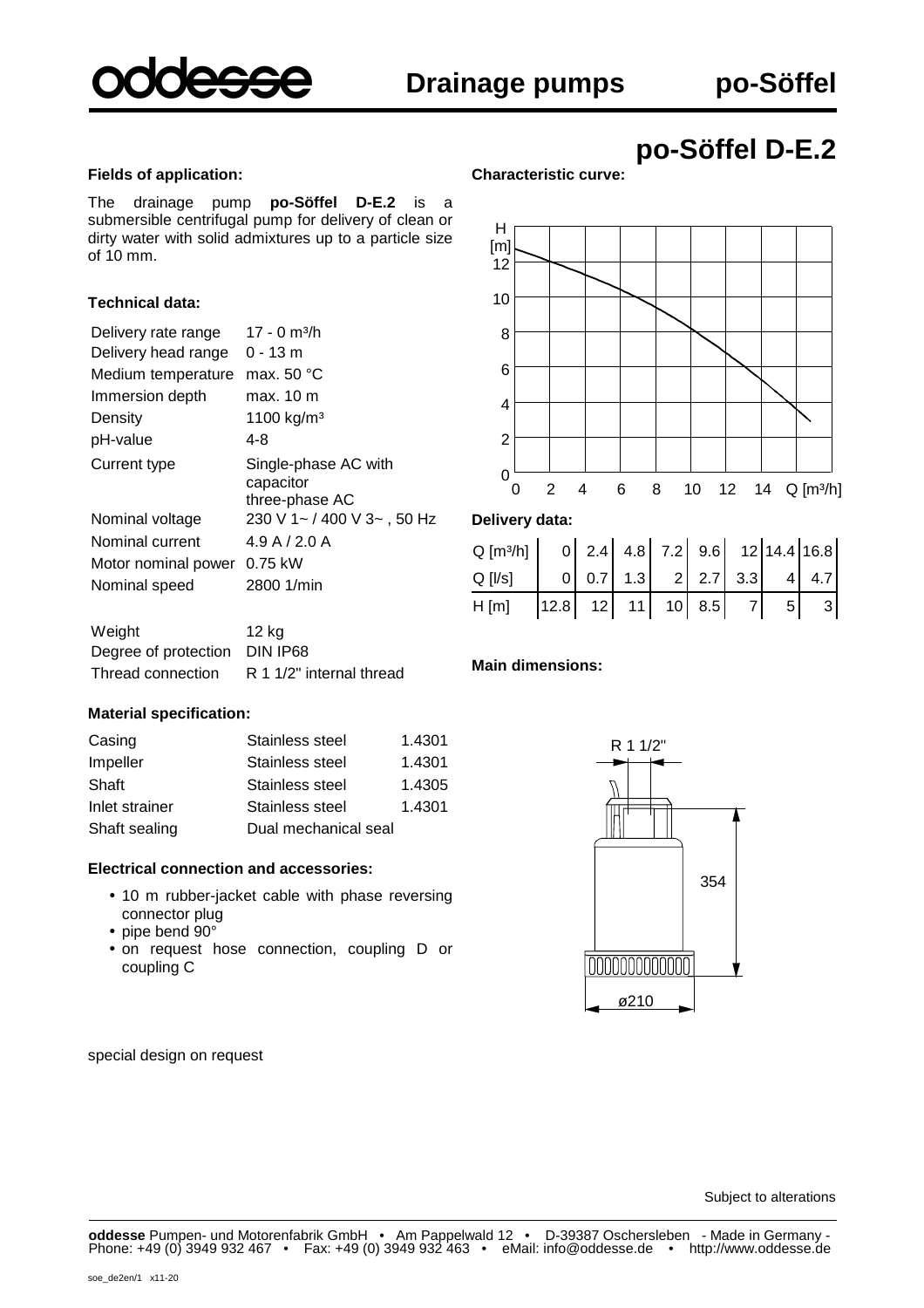

**Characteristic curve:**

## **po-Söffel D-E.5**

#### **Fields of application:**

The drainage pump **po-Söffel D-E.5** is a submersible centrifugal pump for delivery of clean or dirty water with solid admixtures up to a particle size of 10 mm.

#### **Technical data:**

| Delivery rate range | $21 - 0$ m <sup>3</sup> /h |
|---------------------|----------------------------|
| Delivery head range | $0 - 20$ m                 |
| Medium temperature  | max. $35 \text{ C}$        |
| Immersion depth     | max. 10 m                  |
| Density             | 1100 kg/m <sup>3</sup>     |
| pH-value            | 4-8                        |
| Current type        | three-phase AC             |
|                     |                            |

| Nominal voltage            | 400 V 3~, 50 Hz |
|----------------------------|-----------------|
| Nominal current            | 4 A             |
| Motor nominal power 1.5 kW |                 |
| Nominal speed              | 2800 1/min      |
|                            |                 |

Thread connection R 1 1/2" internal thread Degree of protection DIN IP68 Weight 13.5 kg

#### **Material specification:**

| Casing         | Stainless steel      | 1.4301 |
|----------------|----------------------|--------|
| Impeller       | Stainless steel      | 1.4301 |
| Shaft          | Stainless steel      | 1.4305 |
| Inlet strainer | Stainless steel      | 1.4301 |
| Shaft sealing  | Dual mechanical seal |        |

#### **Electrical connection and accessories:**

- 10 m rubber-jacket cable with phase reversing connector plug
- pipe bend 90°
- on request hose connection, coupling D or coupling C

special design on request



#### **Delivery data:**

| $Q \text{ [m3/h]}$ 0 3 6 9 12 15 18 24<br>$Q \text{ [l/s]}$ 0 0.8 1.7 2.5 3.3 4.2 5 6.7 |  |  |  |  |
|-----------------------------------------------------------------------------------------|--|--|--|--|
| H[m]                                                                                    |  |  |  |  |

#### **Main dimensions:**

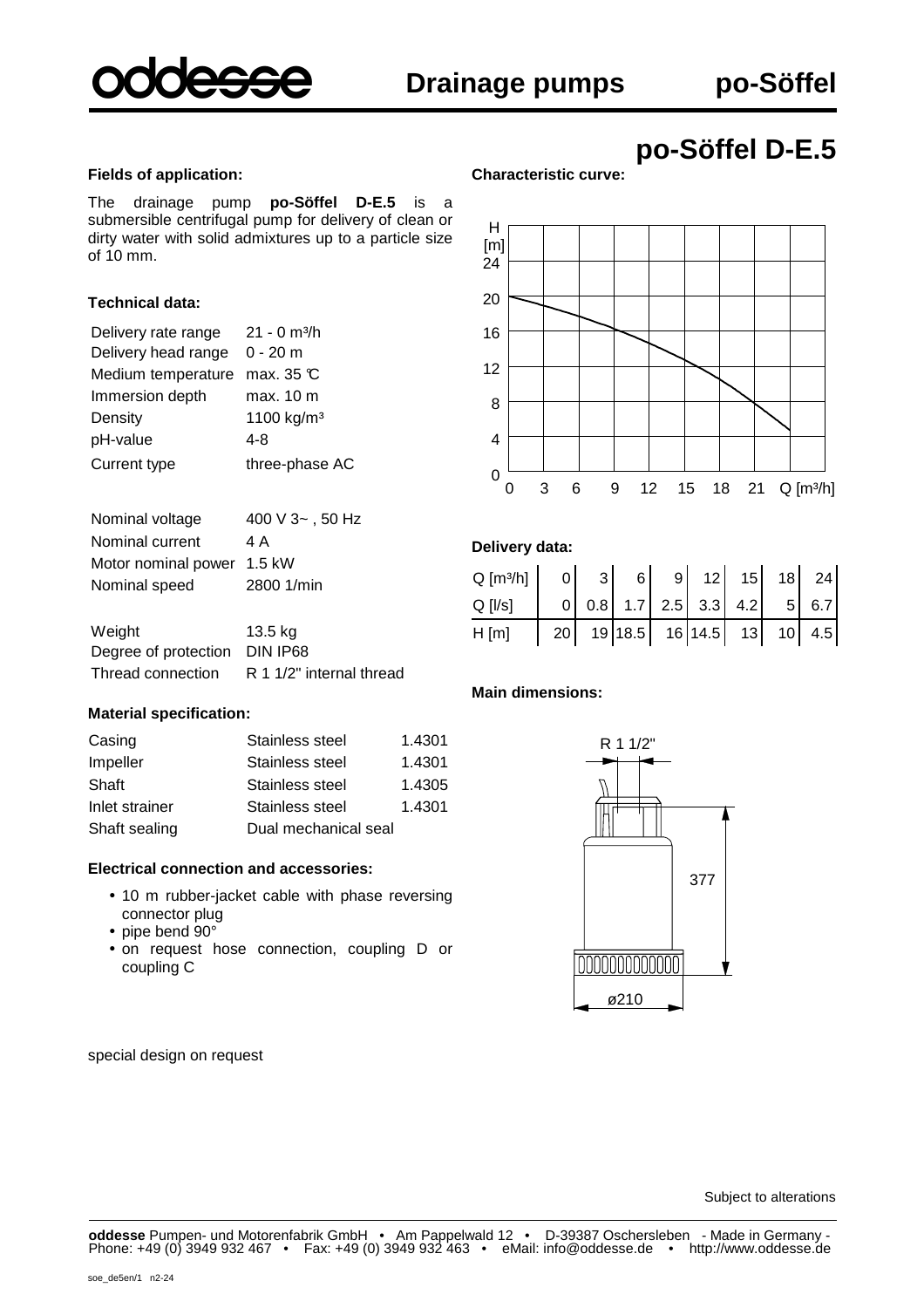

**Characteristic curve:**

# **po-Söffel A**

#### **Fields of application:**

The waste water pump **po-Söffel A** is a submersible centrifugal pump for delivery of clean or dirty water with solid admixtures up to a particle size of 7 mm.

#### **Technical data:**

| Delivery rate range        | 170 - 0 m <sup>3</sup> /h                     |
|----------------------------|-----------------------------------------------|
| Delivery head range        | 0 - 37 m                                      |
| Medium temperature         | max. 40 ℃,<br>for a short time 60 $\mathbb C$ |
| Immersion depth            | max. 20 m                                     |
| Density                    | 1100 kg/m <sup>3</sup>                        |
| pH-value                   | 4-8                                           |
| Current type               | three-phase-AC                                |
| Nominal voltage            | 400V / 500V / 690V 3~, 50 Hz                  |
| Nominal current            | 19A / 14A / 11A                               |
| Motor nominal power 7.5 kW |                                               |
| Nominal speed              | 2850 1/min                                    |
| Weight                     | 87 kg without cable                           |



#### **Delivery data:**

| $Q \text{ [m3/h]}$ 0 40 67 95 115 136 155 170<br>$Q \text{ [l/s]}$ 0 11 19 26 32 38 43 47 |  |  |  |                                                                     |
|-------------------------------------------------------------------------------------------|--|--|--|---------------------------------------------------------------------|
|                                                                                           |  |  |  |                                                                     |
| H[m]                                                                                      |  |  |  | $\begin{vmatrix} 37 & 30 & 25 & 20 & 15 & 10 & 5 & 0 \end{vmatrix}$ |

#### **Main dimensions:**



| <b>Material specification:</b> |                 |        |  |  |
|--------------------------------|-----------------|--------|--|--|
| Casing                         | Aluminium alloy | 3.2381 |  |  |
| Impeller                       | Stainless steel | 1.4027 |  |  |
| <b>Diffuser</b>                | Stainless steel | 1.4027 |  |  |

Hose connection ø110 mm

Degree of protection DIN IP68

| Stainless steel      | 1.4027 |
|----------------------|--------|
| Stainless steel      | 1.4313 |
| Rubber               | NBR.   |
| Aluminium alloy      | 3.2381 |
| Dual mechanical seal |        |
|                      |        |

Coupling Storz A, Storz B, Storz F

Thread connection  $R_4$  %" external thread

BSP 6"

R 3", R 4", R 6"

NPT 3", NPT 4", NPT 6"

BSP 2 ½", BSP 3", BSP 4",

#### **Electrical connection:**

- 20 m rubber-jacket cable with phase reversing connector plug
- alternatively with motor protection connector plug or with motor protection connector plug and float switch

special design on request

**oddesse** Pumpen- und Motorenfabrik GmbH • Am Pappelwald 12 • D-39387 Oschersleben - Made in Germany - Phone: +49 (0) 3949 932 467 • Fax: +49 (0) 3949 932 463 • eMail: info@oddesse.de • http://www.oddesse.de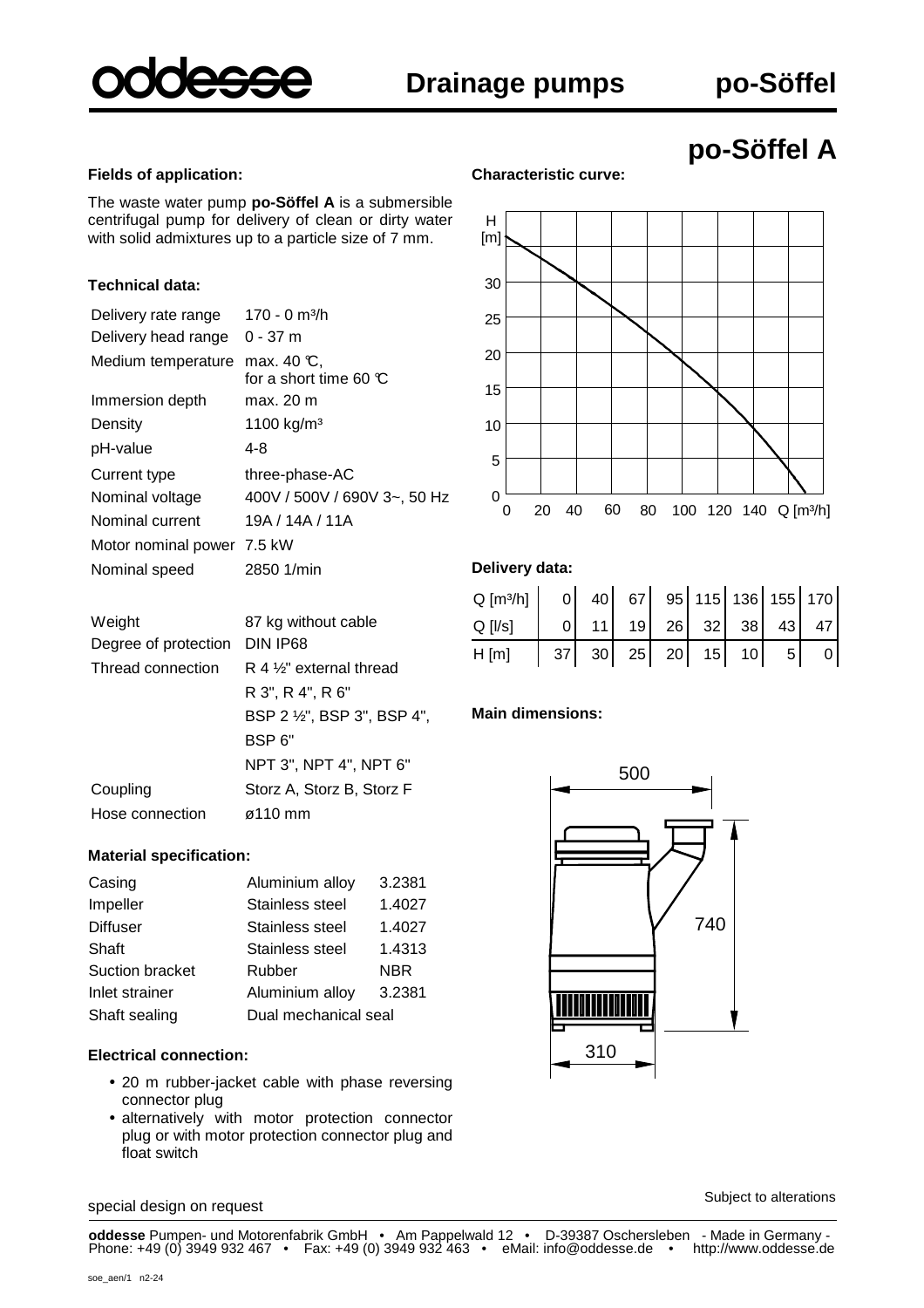**po-Söffel A-H**

#### **Fields of application:**

The drainage pump **po-Söffel A-H** is a submersible centrifugal pump for delivery of clean or dirty water with solid admixtures up to a particle size of 7 mm.

#### **Technical data:**

| Delivery rate range  | 120 - 0 m <sup>3</sup> /h             |
|----------------------|---------------------------------------|
| Delivery head range  | 0 - 60 m                              |
| Medium temperature   | max. $40 \text{ }^{\circ}\text{C}$    |
| Immersion depth      | max. 20 m                             |
| Density              | 1100 kg/m <sup>3</sup>                |
| pH-value             | 4-8                                   |
| Current type         | three-phase-AC                        |
| Nominal voltage      | 400V / 500V 3~, 50 Hz                 |
| Nominal current      | 28A / 23A                             |
| Motor nominal power  | 9 kW                                  |
| Nominal speed        | 2830 1/min                            |
|                      |                                       |
| Weight               | 87 kg without cable                   |
| Degree of protection | DIN IP68                              |
| Thread connection    | R 4 1/ <sub>2</sub> " external thread |
|                      | R 3", R 4", R 6"                      |

|                 | .                           |
|-----------------|-----------------------------|
|                 | BSP 2 1/2", BSP 3", BSP 4", |
|                 | BSP <sub>6</sub> "          |
|                 | NPT 3", NPT 4", NPT 6"      |
| Coupling        | Storz A, Storz B, Storz F   |
| Hose connection | $\varnothing$ 110 mm        |
|                 |                             |

#### **Material specification:**

| Casing          | Aluminium alloy      | 3.2381 |
|-----------------|----------------------|--------|
| Impeller        | Stainless steel      | 1.4027 |
| <b>Diffuser</b> | Stainless steel      | 1.4027 |
| Shaft           | Stainless steel      | 1.4313 |
| Suction bracket | Rubber               | NBR    |
| Inlet strainer  | Aluminium alloy      | 3.2381 |
| Shaft sealing   | Dual mechanical seal |        |

#### **Electrical connection:**

- 20 m rubber-jacket cable with phase reversing connector plug
- alternatively with motor protection connector plug or with motor protection connector plug and float switch

special design on request

### **Characteristic curve:**



| $Q [m^3/h]$ 0 20 40 60 80 100 110 120 |  |  |  |                                                                      |
|---------------------------------------|--|--|--|----------------------------------------------------------------------|
| $Q$ [ $ $ /s]                         |  |  |  | $ 0 $ 5.6 11,1 16.7 22.2 27.8 30.6 33.3                              |
| H[m]                                  |  |  |  | $\begin{vmatrix} 60 & 53 & 47 & 40 & 33 & 26 & 21 & 0 \end{vmatrix}$ |

#### **Main dimensions:**

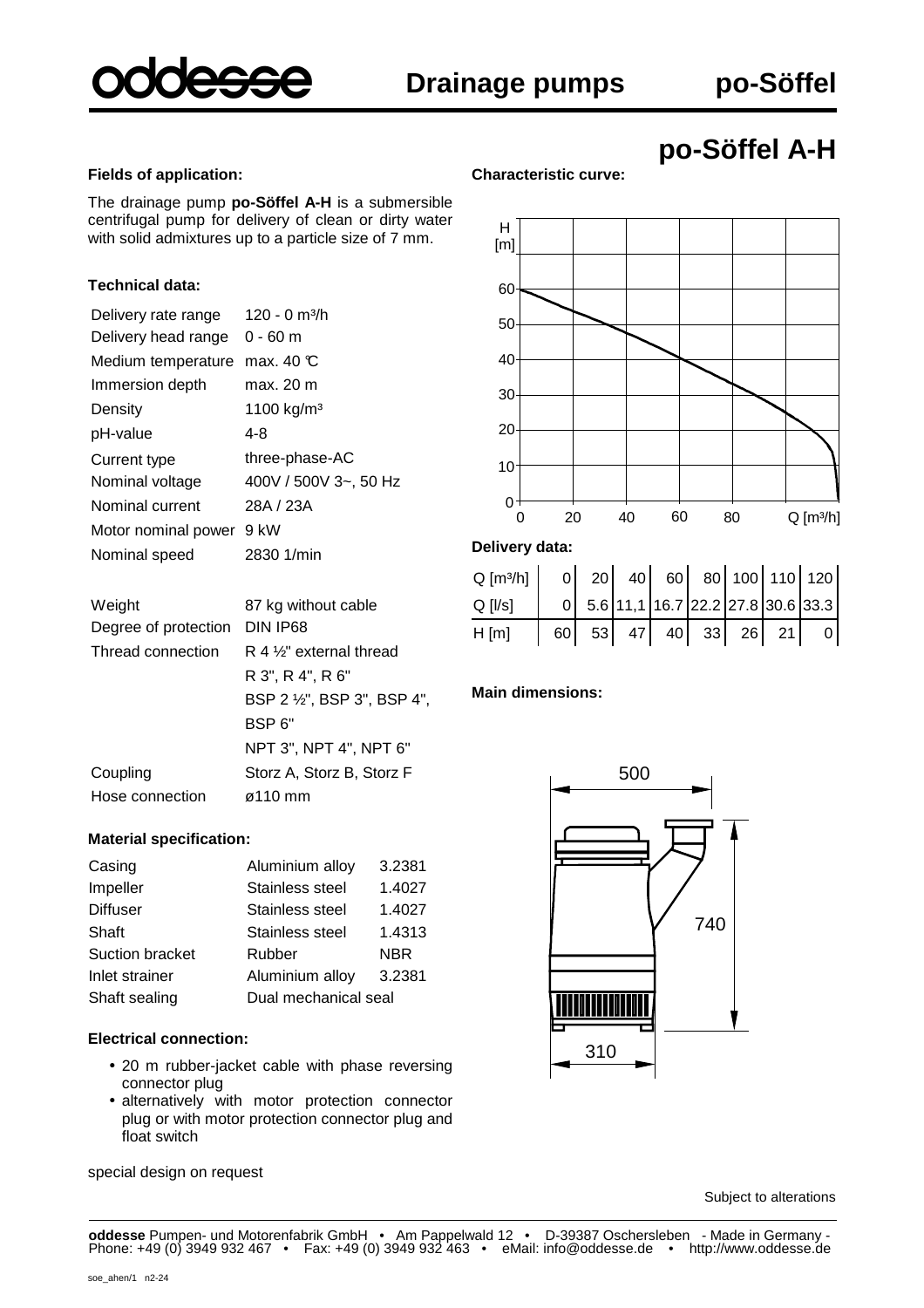**po-Söffel 0**

#### **Fields of application:**

The waste water pump **po-Söffel 0** is a submersible centrifugal pump for delivery of clean or dirty water with solid admixtures up to a particle size of 7 mm.

#### **Technical data:**

| Delivery rate range  | 450 - 0 m <sup>3</sup> /h         |
|----------------------|-----------------------------------|
| Delivery head range  | 0 - 24 m                          |
| Medium temperature   | max. 40 °C,                       |
|                      | for a short time 60 $\mathbb C$   |
| Immersion depth      | max. 20 m                         |
| Density              | 1100 kg/m <sup>3</sup>            |
| pH-value             | 4-8                               |
| Current type         | three-phase-AC                    |
| Nominal voltage      | 400 V / 690 V / 500 V 3~<br>50 Hz |
| Nominal current      | 30 A / 17 A / 25 A                |
| Motor nominal power  | 15 kW                             |
| Nominal speed        | 1460 1/min                        |
| Weight               | 190 kg without cable              |
| Degree of protection | DIN IP68                          |
| Thread connection    | R 6" external thread              |
|                      | R 4", R 8"                        |
|                      | BSP 4", BSP 6", BSP 8",           |
|                      | NPT 4", NPT 6", NPT 8"            |
| Coupling             | Storz A, Storz F                  |
| Hose connection      | ø150 mm                           |

#### **Characteristic curve:**



#### **Delivery data:**

| $Q \text{ [m3/h]}$ 0 146 235 290 347 395 432 450 |  |  |  |                                                                      |
|--------------------------------------------------|--|--|--|----------------------------------------------------------------------|
| $Q$ [I/s]                                        |  |  |  | $0\begin{vmatrix} 41 & 65 & 81 & 96 & 110 & 120 & 125 \end{vmatrix}$ |
| H[m]                                             |  |  |  | $\begin{vmatrix} 24 & 18 & 15 & 12 & 9 & 6 & 3 \end{vmatrix}$        |

#### **Main dimensions:**



# **Material specification:**

| Casing          | Aluminium alloy      | 3.2381     |
|-----------------|----------------------|------------|
| Impeller        | Stainless steel      | 1.4027     |
| <b>Diffuser</b> | Stainless steel      | 1.4027     |
| Shaft           | Stainless steel      | 1.4313     |
| Suction bracket | Rubber               | <b>NBR</b> |
| Inlet strainer  | Aluminium alloy      | 3.2381     |
| Shaft sealing   | Dual mechanical seal |            |

#### **Electrical connection:**

- 20 m rubber-jacket cable
- alternatively with motor protection connector plug or with motor protection connector plug and float switch

special design on request